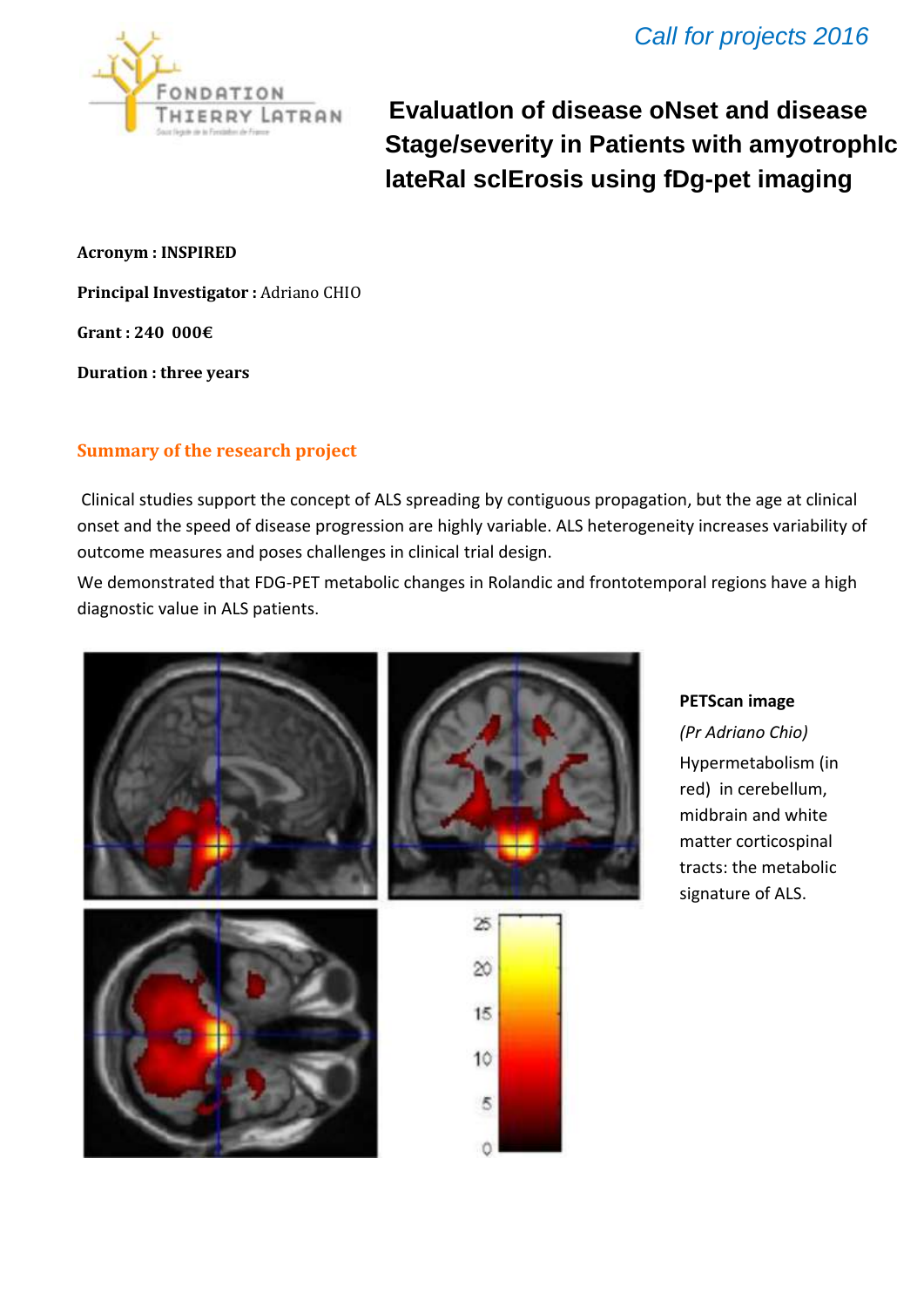

# **EvaluatIon of disease oNset and disease Stage/severity in Patients with amyotrophIc lateRal sclErosis using fDg-pet imaging**

Over the last 10 years, our knowledge about the neuropathology and genetics of ALS has greatly improved. Aggregates of the protein TDP-43 are found in the majority of patients with ALS, not only in patients with the sporadic form of the disease, but also in several genetic subtypes, including patients with mutations in the TARDBP gene encoding TDP-43 and in the C9orf72 gene, the most frequent genetic cause of ALS. Neuropathological studies have suggested that a centrifugal pattern of disease spreading occurs in ALS, originating in the motor cortical areas, possibly many years before the onset of clinical disease manifestations.

This study has three aims:

1. Can FDG-PET be used to identify a prodromal disease phase in presymptomatic carriers of C9orf72 repeat expansions?

2. Can FDG-PET be used (a) to assess disease stages and (b) to predict the prognosis of patients with ALS?

3. Can FDG-PET discriminate ALS from ALS-mimicking syndromes?

**This project is conducted in the Neurology Department of Pr Adriano Chio in Torino in collaboration with Pr Philip Van Damme, Neurology Department in Leuven. The two groups have performed a large number of FDG-PET scans on well-characterized ALS patients in the diagnostic stage of the disease. In Torino and Leuven, FDG-PET data on a cohort of more than 650 patients is available.** 

*Italian teams :*

**Pr Adriano Chio : Principal Investigator**



## Neurology Department, University of Torino

from left to right:Dr Davide Bertuzzo (resident in Neurology), Dr Antonio Ilardi (Neurologist), Dr Cristina Moglia (Neurologist), Dr Giuseppe Fuda (Biologist), Prof. Adriano Chiò (Neurologist, Director of the Center), Dr Andrea Calvo (Neurologist), Dr Federico Casale (Biologist), Dr Paolina Salamone (Pharmacologist), Dr Umberto Manera (resident in Neurology), Dr Stefania Cammarosano (Neurologist), Dr Giuseppe Marrali (Biologist), Dr Enza Mastro (Psychologist)

### **Pr Marco Pagani : Co- Investigator**

Institute of Cognitive Sciences and Technologies, National Council of Researches, Rome